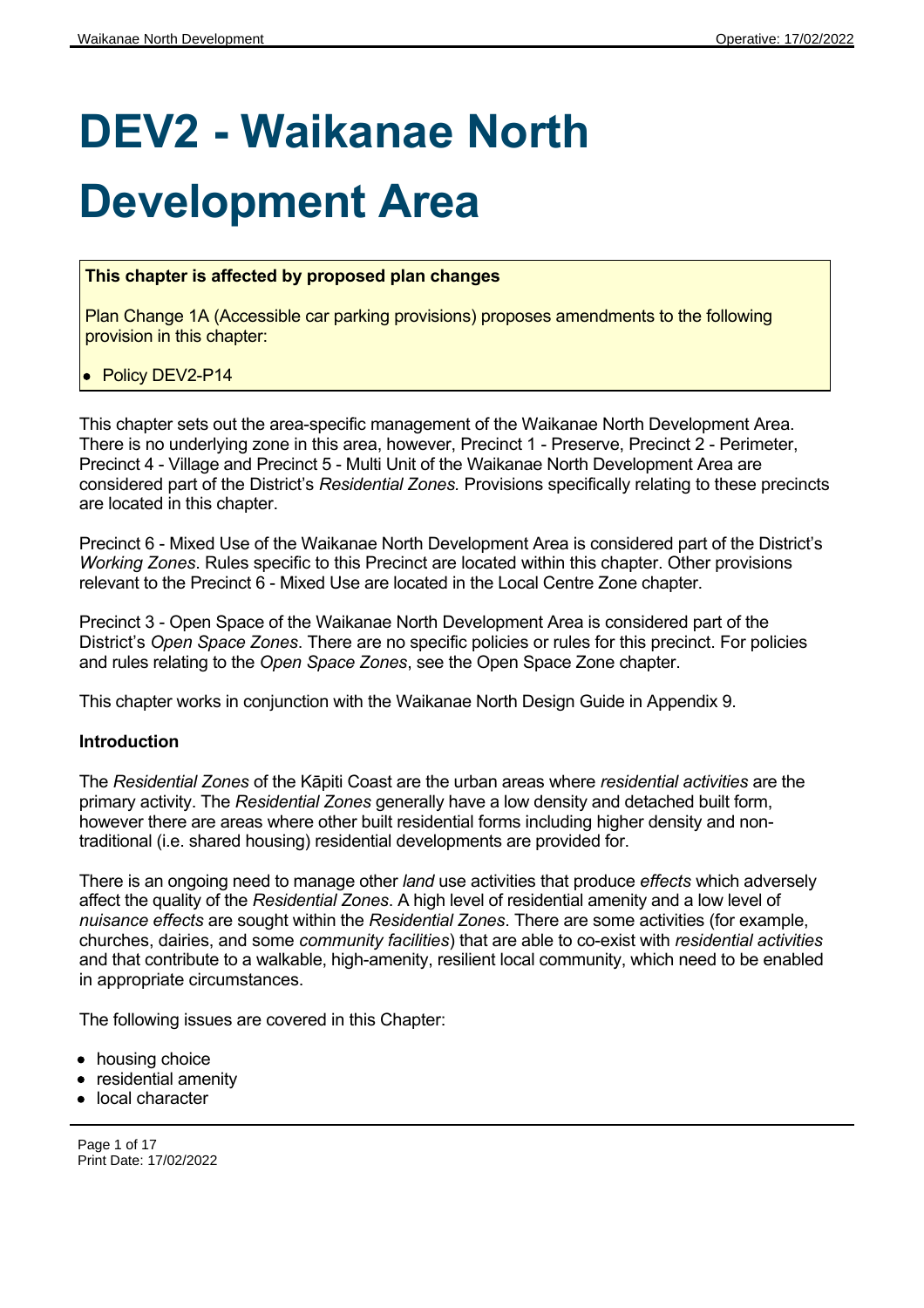- management of development densities
- *non-residential activities* in the *Residential Zones*.

This Chapter contains policies, rules and standards relating specifically to the Waikanae North Development Area.

District-wide policies that set out *Council*'s approach to managing urban development and *residential activities* in all areas and *zones* across the District are set out in the Strategic Direction chapters. Rules and standards relating to *residential activities* in other *zones* are located in the relevant area-specififc chapters (e.g. Commercial and Mixed Use Zones, Rural Zones).

Many areas in the *Residential Zones* are characterised by special features as shown on the District Plan. Chapters relating to special features (Natural Hazards, Historic Heritage, and Natural Environment Values) also contain relevant provisions applying to the *Residential Zones*.

#### *Waikanae North Development Area*

This *Zone* covers part of a larger area identified for the urban expansion of Waikanae.

The provisions of the *Zone* provide for a mix of density and housing types. Precinct 1 - Preserve and Precinct 2 - Perimeter provide for low density residential *subdivision* and single houses on single *lots*, Precinct 4 - Village provides for houses, terrace houses and *retirement accommodation*, while Precinct 5 - Multi Unit and Precinct 6 - Mixed Use provide for multi-unit accommodation. The Concept Masterplan in Appendix 9 is indicative of future *building* locations and forms – final *building* location is dependent upon detailed design.

*Subdivisions* will be assessed for consistency with the Regulatory Plan for the *Zone* in Appendix 9, the *Council*'s Subdivision Development Principles and Requirements (SDPR), and the *Council*'s Subdivision Best Practice Guide, including water-saving initiatives. *Legal road* layout and design will be assessed for consistency with the Design Guidelines for Roads in Appendix 9. The *Council* will also have the ability to take into account whether or not public transport services will be available to service any proposed *subdivision* and be able to impose *conditions* requiring the provision of bus stops and passenger shelters. In all precincts where the threshold as determined in DEV2-R6 is exceeded, the *road* network *effect*s will be assessed as a *restricted discretionary activity* with particular emphasis being placed on the cumulative *effect*s on the *road* network of a proposed *subdivision*.

*Building* development will be managed by the *Council* within Precinct 1 - Preserve and Precinct 2 - Perimeter using *permitted activity* standards. Multi-unit *building* development is expected within Precinct 4 - Village, Precinct 5 - Multi Unit and Precinct 6 - Mixed Use and is a *restricted discretionary activity* to enable the *Council* to manage external *building* design and appearance, the siting of *buildings*, *landscaping*, and the level of amenity of proposed residential units. Within Precinct 6 -Mixed Use, limited convenience *retail activity* is provided for as a *permitted activity* to provide for the needs of the development, while retaining the dominant role of the Waikanae Town Centre.

The proposed management of *subdivision* and *building* development will ensure that:

- the landform is a primary influence on urban form and density;
- *earthworks* are carefully managed;
- appropriate *legal road* access and linkages are provided for;
- environmental enhancement is integrated with land *development*;
- a mix of housing types and densities is achieved;

Page 2 of 17 Print Date: 17/02/2022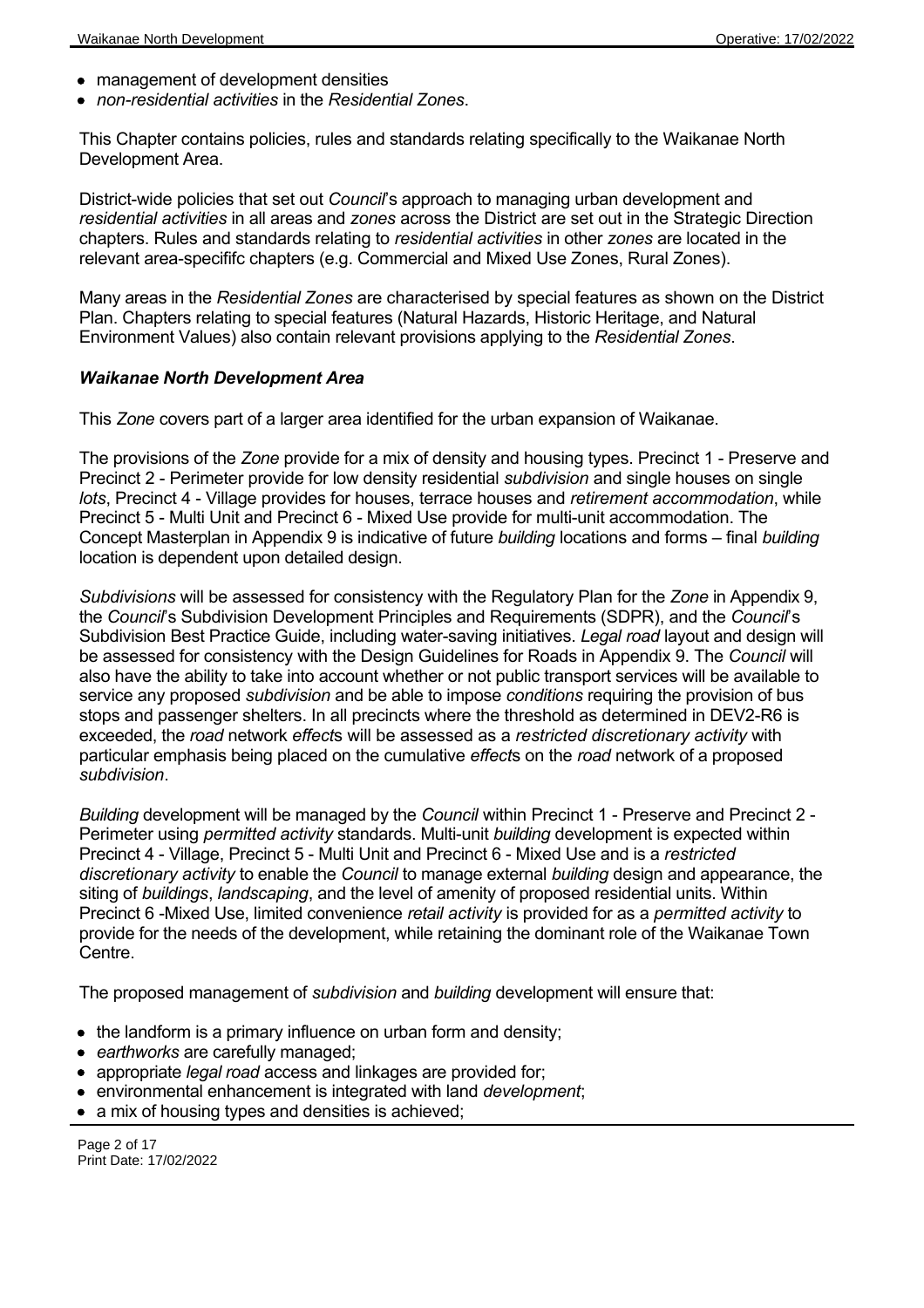- design and appearance of streets and private *development* is appropriately managed by both *Council* and private methods (i.e. design assessment process);
- *building* development is low impact in terms of stormwater and water supply and incorporates energy efficiency initiatives;
- *non-residential activity* is permitted to serve the needs of the development, provide employment opportunity, and avoid unnecessary travel; and
- any adverse *effects* of traffic generated by *development* on the *road* network are appropriately avoided or mitigated.

## **Strategic Context**

The Primary Objectives that this chapter implements are:

- DO-O1 Tāngata Whenua;
- DO-O3 Development Management;
- DO-O5 Natural Hazards;
- DO-O7 Historic Heritage;
- DO-O8 Strong Communities;
- DO-O9 Landscapes, Features and Landforms;
- DO-O11 Character and Amenity Values;
- DO-O12 Housing Choice and Affordability;
- DO-O13 Infrastructure:
- DO-O14 Access and Transport;
- DO-O15 Economic Vitality;
- DO-O17 Open Spaces / Active Communities; and
- DO-O18 Renewable Energy, Energy Efficiency and Conservation.

#### **DO-O1** Tāngata Whenua

To work in partnership with the *tangata whenua* of the District in order to maintain *kaitiakitanga* of the District's resources and ensure that decisions affecting the natural *environment* in the District are made in accordance with the principles of Te Tiriti o Waitangi (Treaty of Waitangi).

#### **DO-O3** Development Management

To maintain a consolidated urban form within existing urban areas and a limited number of identified growth areas which can be efficiently serviced and integrated with existing townships, delivering:

- 1. urban areas which maximise the efficient end use of energy and integration with infrastructure;
- 2. a variety of living and working areas in a manner which reinforces the function and vitality of centres;
- 3. resilient communities where development does not result in an increase in risk to life or severity of damage to property from natural hazard events;
- 4. higher residential densities in locations that are close to centres and public open spaces, with good access to public transport;
- 5. management of development in areas of special character or amenity so as to maintain, and where practicable, enhance those special values;
- 6. sustainable natural processes including freshwater systems, areas characterised by the productive potential of the land, ecological integrity, identified landscapes and features, and other places of significant natural amenity;
- 7. an adequate supply of housing and areas for business/employment to meet the needs of the District's anticipated population which is provided at a rate and in a manner that can be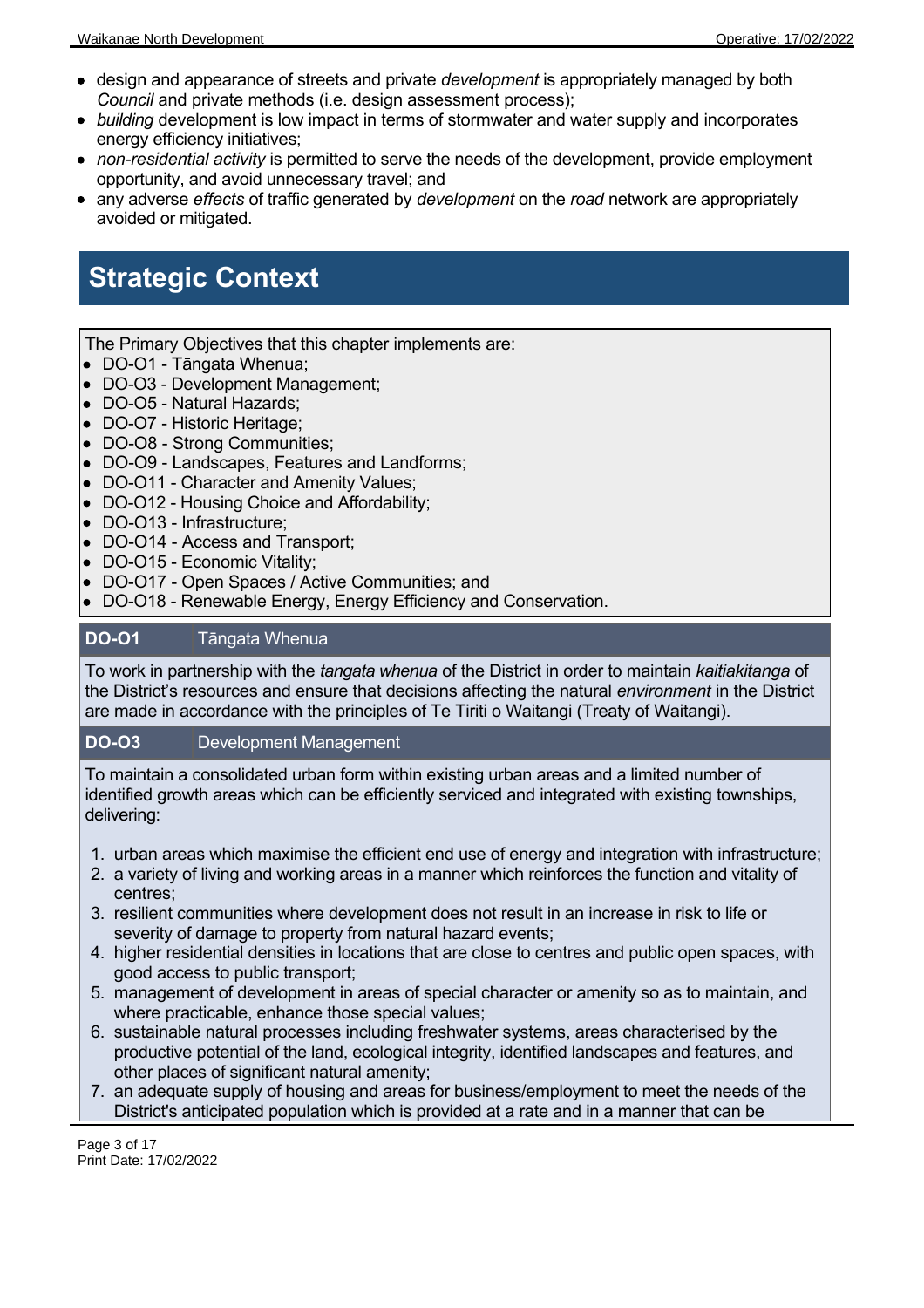sustained within the finite carrying capacity of the District; and

8. management of the location and effects of potentially incompatible land uses including any interface between such uses.

#### **DO-O5** Natural Hazards

To ensure the safety and resilience of people and communities by avoiding exposure to increased levels of risk from natural hazards, while recognising the importance of natural processes and systems.

#### **DO-O7** Historic Heritage

To protect *historic heritage* in the District for the social, cultural and economic wellbeing of the Kapiti Coast community and future generations, including:

- 1. supporting the contribution of *historic heritage features* and their values to the identity, character and amenity of places and landscapes;
- 2. recognising and protecting *tangata whenua historic heritage*, including *waahi tapu and other places and areas significant to Maori;* and
- 3. providing for appropriate use and *development* of natural and physical resources with *historic heritage* values, while ensuring any adverse environmental *effects* are avoided, remedied or mitigated.

#### **DO-O8** Strong Communities

To support a cohesive and inclusive community where people:

- 1. have easy access and connectivity to quality and attractive public places and local social and community services and facilities;
- 2. have increased access to locally produced food, energy and other products and resources;
- 3. have improved health outcomes through opportunities for active living or access to health services; and
- 4. have a strong sense of safety and security in public and private spaces.

**DO-O9** Landscapes, Features and Landforms

To protect the District's identified *outstanding natural features and landscapes* from inappropriate *subdivision*, use and *development*; and

- 1. maintain or enhance the landscape values of *special amenity landscapes* and identified significant landforms; and
- 2. avoid, remedy or mitigate adverse *effects* of *earthworks* on natural features and landforms.

#### **DO-O11** Character and Amenity Values

To maintain and enhance the unique character and amenity values of the District's distinct communities so that residents and visitors enjoy:

- 1. relaxed, unique and distinct village identities and predominantly low-density residential areas characterised by the presence of mature vegetation, a variety of built forms, the retention of landforms and unique community identities;
- 2. vibrant, lively *town centres* supported by higher density residential and mixed use areas;
- 3. neighbourhood *centres*, village communities and employment areas characterised by high levels of amenity, accessibility and convenience;
- 4. productive rural areas, characterised by openness, natural landforms, areas and corridors of *indigenous vegetation*, and *primary production activities*; and
- 5. well managed interfaces between different types of land use areas (e.g. between living,

Page 4 of 17 Print Date: 17/02/2022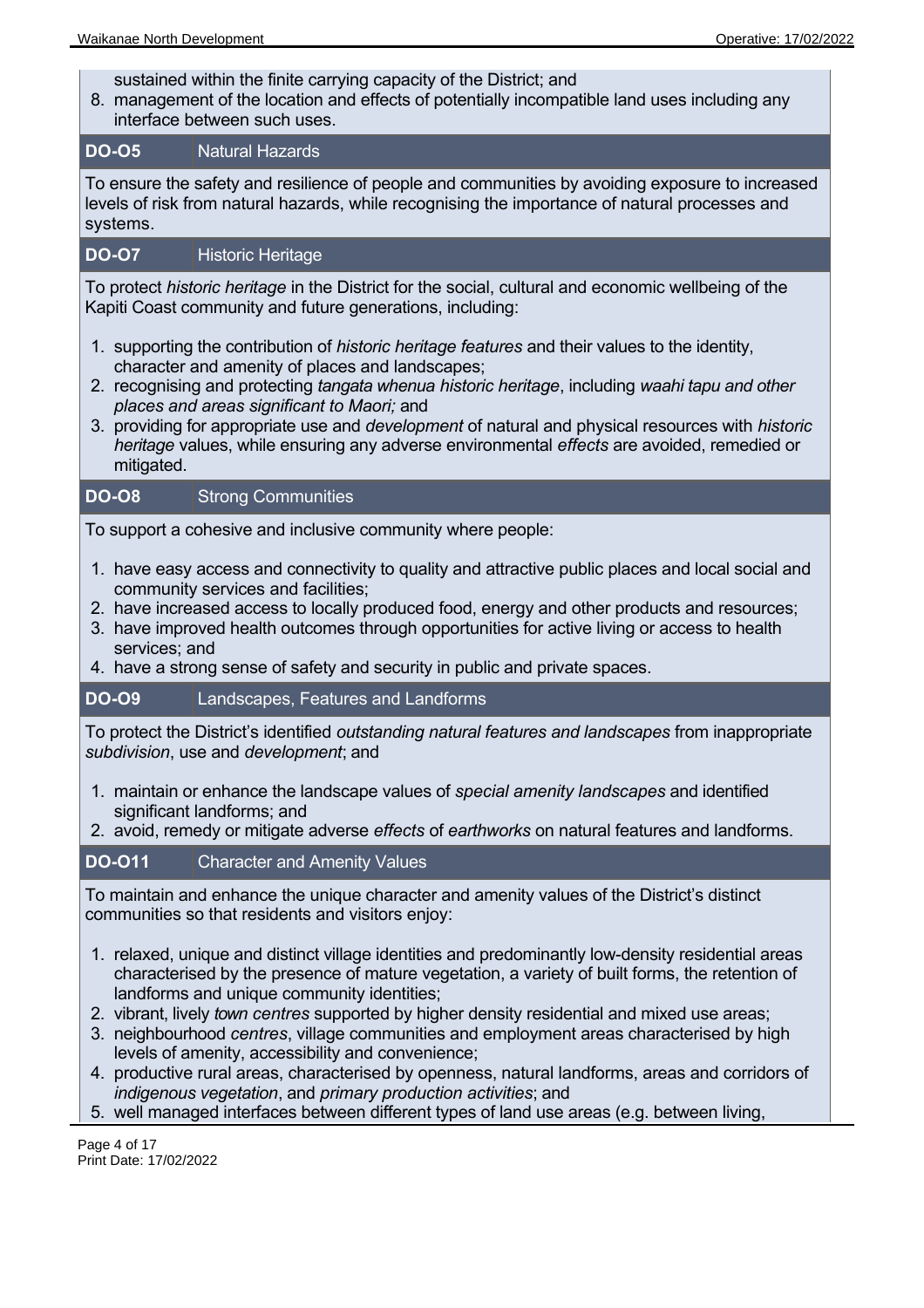working and rural areas and between potentially conflicting land uses, so as to minimise adverse *effect*s.

#### **DO-O12** Housing Choice and Affordability

To meet diverse community needs by increasing the amount of housing that:

- 1. is of densities, locations, types, attributes, size and tenure that meets the social and economic wellbeing needs of households in suitable urban and rural locations;
- 2. is affordable and adequate for lower income households; and
- 3. can respond to the changing needs of residents, regardless of age, mobility, health or lifestyle preference;

while enhancing the amenity of living environments and contributing to the sustainability of communities and compatibility with the goals of environmental sustainability, in particular resource, water and energy efficiency.

#### **DO-O13** Infrastructure

To recognise the importance and national, regional and local benefits of *infrastructure* and ensure the efficient *development*, maintenance and operation of an adequate level of social and physical *infrastructure* and services throughout the District that:

- 1. meets the needs of the community and the region; and
- 2. builds stronger community resilience, while avoiding, remedying or mitigating adverse *effects* on the *environment*.

#### **DO-O14** Access and Transport

To ensure that the transport system in the District:

- 1. integrates with land use and urban form and maximises accessibility;
- 2. improves the efficiency of travel and maximises mode choice to enable people to act sustainably as well as improving the resilience and health of communities;
- 3. contributes to a strong economy;
- 4. avoids, remedies or mitigates adverse *effect*s on land uses;
- 5. does not have its function and operation unreasonably compromised by other activities;
- 6. is safe, fit for purpose, cost effective and provides good connectivity for all communities; and
- 7. provides for the integrated movement of people, goods and services.

#### **DO-O15** Economic Vitality

To promote sustainable and on-going economic development of the local economy, including the rural sector, with improved number and quality of jobs and investment through:

1.

- 1. encouraging *business activities* in appropriate locations within the District, principally through differentiating and managing various types of *business activities* both on the basis of the activity, and the potential local and strategic *effect*s of their operation;
- 2. reinforcing a compact, well designed and sustainable regional form supported by an integrated *transport network*;
- 3. enabling opportunities to make the economy more resilient and diverse;
- 4. providing opportunities for the growth of a low carbon economy, including clean technology;
- 5. minimising *reverse sensitivity effect*s on *business activities*, including *primary production activities* ; and

Page 5 of 17 Print Date: 17/02/2022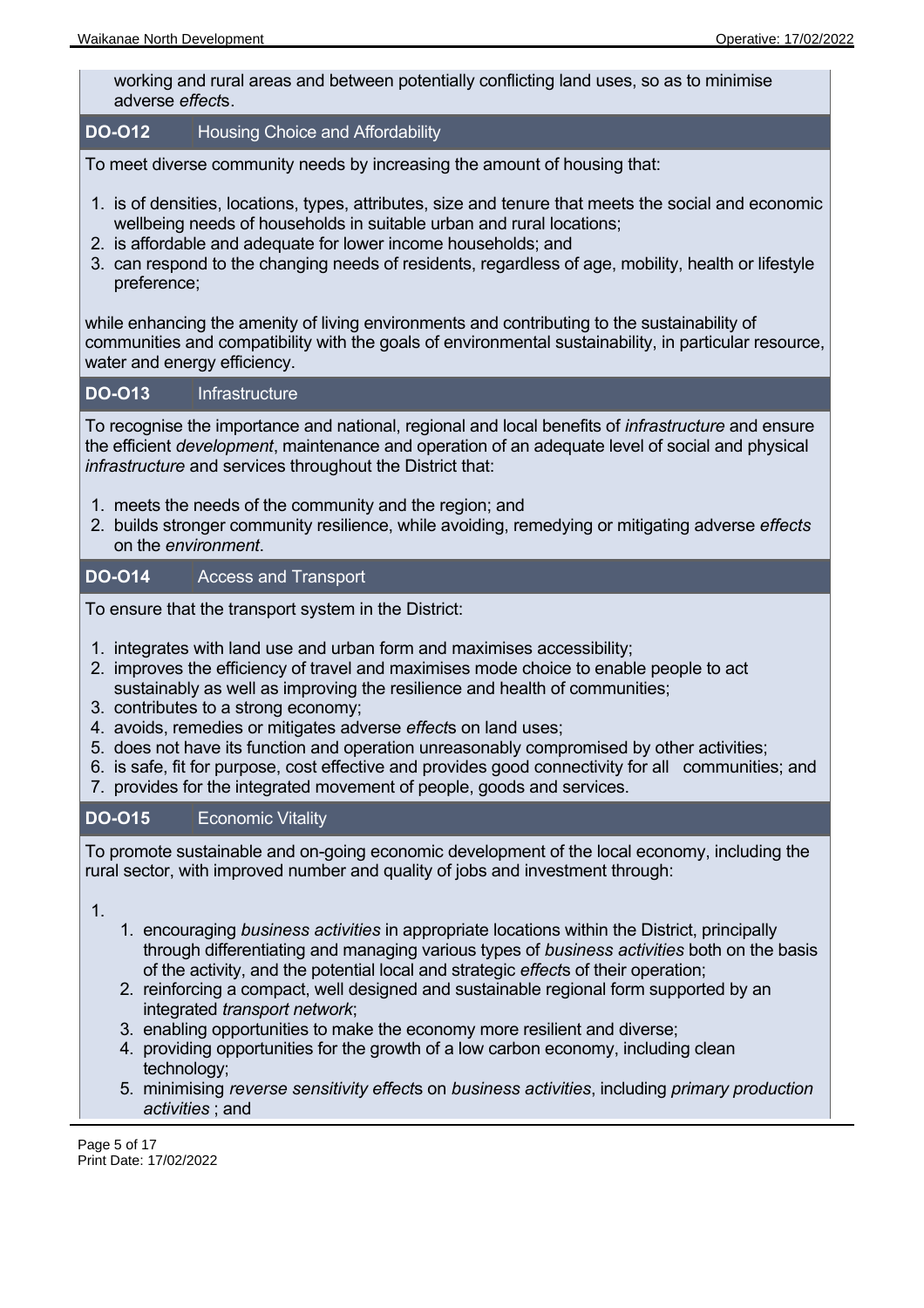#### 6. enhancing the amenity of *Working Zones*;

#### while:

2.

- 1. ensuring that economic growth and development is able to be efficiently serviced by *infrastructure*;
- 2. encouraging commercial consolidation and the co-location of community services and facilities primarily within the *Paraparaumu Sub-Regional Centre* and *Town Centres*; and
- 3. managing contamination, pollution, odour, noise and glare, associated with *business activities,* including *primary production activities*.

#### **DO-O17** Open Spaces / Active Communities

To have a rich and diverse network of *open space* areas that:

- 1. is developed, used and maintained in a manner that does not give rise to significant adverse *effect*s on the natural and physical *environment*;
- 2. protects the District's cultural, ecological and *amenity values*, while allowing for the enhancement of the quality of *open space* areas;
- 3. supports the identity, health, cohesion and resilience of the District's communities; and
- 4. ensures that the present and future recreational and *open space* needs of the District are met.

#### **DO-O18** Renewable Energy, Energy Efficiency and Conservation

Increase the development and use of energy from renewable sources, including on-site systems, and efficiency and conservation of energy use while avoiding, remedying or mitigating adverse *effect*s on the *environment*.

Provisions in other chapters of the Plan may also be relevant.

### **Policies**

#### **DEV2-P1** Waikanae North Development Area

*Subdivision,* use and *development* within the Waikanae North Development Area will be undertaken in accordance with the Waikanae North Design Guide in Appendix 9, and in a manner which is consistent with the following principles:

- 1. the efficient utilisation of the land for urban purposes will be achieved;
- 2. an optimum balance between urban development and environmental protection and enhancement, and provision of water and energy efficiency initiatives will be provided for;
- 3. the *effect*s of multi-unit *building* development will be managed;
- 4. employment, commercial, mixed use and limited *retail activities* will be provided for, while the *effect*s of *retailing* on Waikanae Town Centre will be managed;
- 5. adverse traffic *effect*s on the *transport network* will be avoided where practicable;
- 6. *open space* and recreational needs of the local community will be met through the provision of public and private *open space* areas;
- 7. opportunities will be taken to use *legal roads* strategically through the *Zone* that connect *State Highway* 1 to Ngārara Road; and
- 8. good connectivity between new *development* and existing neighbourhoods will be achieved.

Precinct 1 - Preserve, Precinct 2 - Perimeter, Precinct 4 - Village and Precinct 5 - Multi Unit of the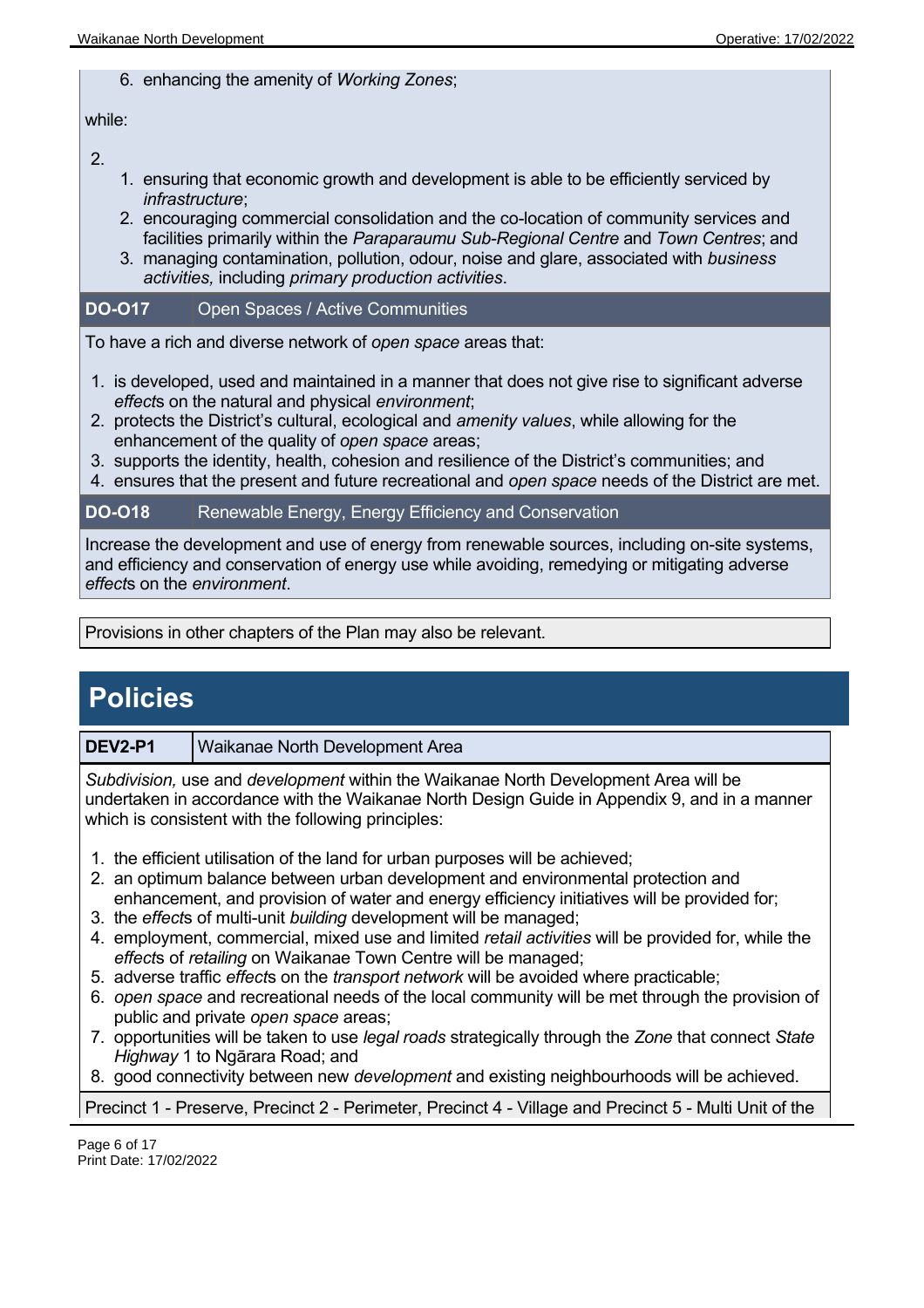| Waikanae North Development Area are considered part of the District's Residential Zones. The<br>following policies are relevant to Residential Zones.                                                                                                                                                                                                                                                                                                                                                                                                                                                                                                                                                                                                                                                           |                                                                                                                                                                                                                                                                 |  |
|-----------------------------------------------------------------------------------------------------------------------------------------------------------------------------------------------------------------------------------------------------------------------------------------------------------------------------------------------------------------------------------------------------------------------------------------------------------------------------------------------------------------------------------------------------------------------------------------------------------------------------------------------------------------------------------------------------------------------------------------------------------------------------------------------------------------|-----------------------------------------------------------------------------------------------------------------------------------------------------------------------------------------------------------------------------------------------------------------|--|
| <b>DEV2-P2</b><br>Development and Landforms                                                                                                                                                                                                                                                                                                                                                                                                                                                                                                                                                                                                                                                                                                                                                                     |                                                                                                                                                                                                                                                                 |  |
| Subdivision, use and development (including associated driveways) should be sited, designed and<br>undertaken to integrate with the natural topography and landform of the land and to minimise:                                                                                                                                                                                                                                                                                                                                                                                                                                                                                                                                                                                                                |                                                                                                                                                                                                                                                                 |  |
| 1. the visual impact, bulk and scale of buildings and structures on identified landscape values,<br>ecological sites, geological features or areas of high natural character;<br>2. the extent of cut and fill;<br>3. the need for and the height of retaining walls; and<br>4. the mass of buildings on sloping land, by variations in wall and roof lines and by floor plans<br>which complement the contours of the land.                                                                                                                                                                                                                                                                                                                                                                                    |                                                                                                                                                                                                                                                                 |  |
| <b>DEV2-P3</b>                                                                                                                                                                                                                                                                                                                                                                                                                                                                                                                                                                                                                                                                                                                                                                                                  | <b>Reverse Sensitivity</b>                                                                                                                                                                                                                                      |  |
| sensitivity effects.                                                                                                                                                                                                                                                                                                                                                                                                                                                                                                                                                                                                                                                                                                                                                                                            | New residential subdivision and development will be located away from lawfully established<br>industrial or intensive rural activities, or areas zoned for these activities, to minimise reverse                                                                |  |
|                                                                                                                                                                                                                                                                                                                                                                                                                                                                                                                                                                                                                                                                                                                                                                                                                 | Residential activities (excluding visitor accommodation other than temporary residential rental<br>accommodation) located at the urban-rural interface will be undertaken in a manner which is<br>compatible with the activities undertaken in the Rural Zones. |  |
| <b>DEV2-P4</b>                                                                                                                                                                                                                                                                                                                                                                                                                                                                                                                                                                                                                                                                                                                                                                                                  | Residential Activities (excluding visitor accommodation other than temporary<br>residential rental accommodation)                                                                                                                                               |  |
| Residential activities will be recognised and provided for as the principal use in the Residential<br>Zones, while ensuring that the effects of subdivision, use and development is in accordance with<br>the following principles:                                                                                                                                                                                                                                                                                                                                                                                                                                                                                                                                                                             |                                                                                                                                                                                                                                                                 |  |
| 1. adverse effects on natural systems will be avoided, remedied or mitigated;<br>2. new built development will relate to local built identity, character values and the density of the<br>surrounding residential environment;<br>3. transport choice and efficiency will be maximised;<br>4. housing types which meet the need of households will be provided for;<br>5. the number of residential units per allotment will be limited; and<br>6. a limited number of accessory buildings and buildings which are ancillary to residential<br>activities will be provided for.                                                                                                                                                                                                                                 |                                                                                                                                                                                                                                                                 |  |
| <b>DEV2-P5</b>                                                                                                                                                                                                                                                                                                                                                                                                                                                                                                                                                                                                                                                                                                                                                                                                  | <b>Residential Amenity</b>                                                                                                                                                                                                                                      |  |
| Subdivision, use and <i>development</i> in the Residential Zones will be required to achieve a high level<br>of on-site amenity for residents and neighbours in accordance with the following principles:                                                                                                                                                                                                                                                                                                                                                                                                                                                                                                                                                                                                       |                                                                                                                                                                                                                                                                 |  |
| 1. building size and footprint will be proportional to the size of the allotment;<br>2. usable and easily accessible private outdoor living spaces will be provided;<br>3. buildings and structures will be designed and located to maximise sunlight access, privacy<br>and amenity for the site and adjoining allotments;<br>4. buildings and structures will be designed and located to minimise visual impact and to ensure<br>they are of a scale which is consistent with the area's urban form;<br>5. appropriate separation distances will be maintained between buildings;<br>6. yards will be provided to achieve appropriate building setbacks from neighbouring areas, the<br>street and the coast;<br>7. hard and impermeable surfaces will be offset by permeable areas on individual allotments; |                                                                                                                                                                                                                                                                 |  |

Page 7 of 17 Print Date: 17/02/2022

 $\overline{a}$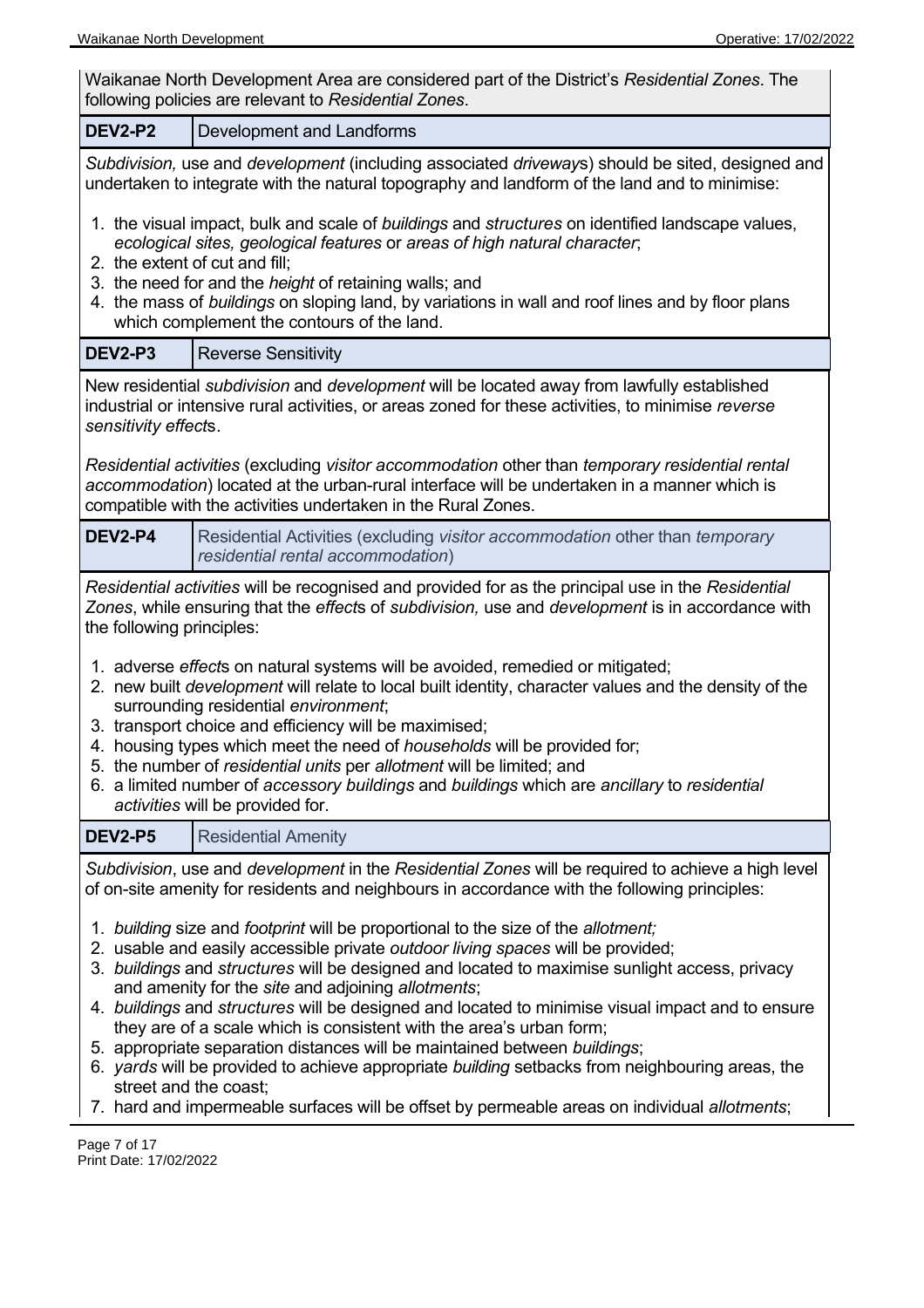- 8. unreasonable and excessive *noise*, odour, smoke, *dust*, light, glare and vibration will be avoided;
- 9. *non-residential buildings* will be of a form and scale which is compatible with the surrounding residential *environment*; and
- 10. service areas for *non-residential activities* will be screened, and planting and *landscaping* will be provided.

| <b>DEV2-P6</b>                                                                                                                                                                                                                                                                                                                                                                                                                                                                                                                                                                                                                                                                                                                                                                                                                                                                                                                                                                                                                 | <b>Residential Streetscape</b>                                                                                                                      |  |
|--------------------------------------------------------------------------------------------------------------------------------------------------------------------------------------------------------------------------------------------------------------------------------------------------------------------------------------------------------------------------------------------------------------------------------------------------------------------------------------------------------------------------------------------------------------------------------------------------------------------------------------------------------------------------------------------------------------------------------------------------------------------------------------------------------------------------------------------------------------------------------------------------------------------------------------------------------------------------------------------------------------------------------|-----------------------------------------------------------------------------------------------------------------------------------------------------|--|
| Development, use and subdivision will enhance the amenity, functionality and safety of the<br>streetscape in the Residential Zones. To achieve a positive relationship between development and<br>the street, development will be undertaken in accordance with the Council's Streetscape Strategy<br>and Guideline:                                                                                                                                                                                                                                                                                                                                                                                                                                                                                                                                                                                                                                                                                                           |                                                                                                                                                     |  |
| 1. minimum distance will be maintained between vehicle access ways, and where practicable,<br>the sharing of vehicle access ways will be encouraged;<br>2. direct pedestrian access will be provided from the street to the front entrance of the primary<br>residential building, where practicable;<br>3. where practicable, at least one habitable room will be orientated towards the street;<br>4. the safety of road users, including pedestrians and cyclists, will not be adversely affected; and<br>5. on-site vehicle manoeuvring will be provided for rear allotments, allotments with significant<br>sloping driveways and on strategic arterial routes.                                                                                                                                                                                                                                                                                                                                                           |                                                                                                                                                     |  |
| <b>DEV2-P7</b>                                                                                                                                                                                                                                                                                                                                                                                                                                                                                                                                                                                                                                                                                                                                                                                                                                                                                                                                                                                                                 | Landscaping                                                                                                                                         |  |
| Landscaping will be required for non-residential activities and intensive residential development in<br>the Residential Zones to enhance residential amenity, while promoting water conservation and<br>biodiversity and allowing for the natural infiltration of surface waters through permeable treatments.<br>Landscaping will be located and designed in accordance with the following principles:<br>1. the visual impact of large buildings will be reduced by appropriate screening and planting;<br>2. service areas, loading areas and outdoor storage areas will be screened;<br>3. on-site outdoor living spaces will be defined and enhanced by landscaping;<br>4. sunlight access and passive surveillance to adjoining areas will not be unreasonably<br>restricted;<br>5. public infrastructure and services will not be damaged or blocked;<br>6. planting of locally indigenous vegetation will be encouraged; and<br>7. permeable surfaces will be provided for the natural infiltration of surface waters. |                                                                                                                                                     |  |
| <b>DEV2-P8</b>                                                                                                                                                                                                                                                                                                                                                                                                                                                                                                                                                                                                                                                                                                                                                                                                                                                                                                                                                                                                                 | <b>Energy Efficiency</b>                                                                                                                            |  |
| Where practicable, development and subdivision in the Residential Zones will be designed to<br>minimise energy consumption by maximising sunlight access, and incorporating passive<br>ventilation. Specifically, <i>development</i> will be undertaken in accordance with the following<br>principles:<br>1. good sunlight access should be prioritised to main living areas, habitable rooms (including<br>rooms used for hospital recovery) and the private open space associated with living areas;                                                                                                                                                                                                                                                                                                                                                                                                                                                                                                                        |                                                                                                                                                     |  |
| and                                                                                                                                                                                                                                                                                                                                                                                                                                                                                                                                                                                                                                                                                                                                                                                                                                                                                                                                                                                                                            | 2. the potential for natural cross-ventilation will be maximised to enable cooling breezes to<br>reduce internal temperatures in the summer months. |  |
| <b>DEV2-P9</b>                                                                                                                                                                                                                                                                                                                                                                                                                                                                                                                                                                                                                                                                                                                                                                                                                                                                                                                                                                                                                 | <b>Minor Residential Units</b>                                                                                                                      |  |
|                                                                                                                                                                                                                                                                                                                                                                                                                                                                                                                                                                                                                                                                                                                                                                                                                                                                                                                                                                                                                                | A minor residential unit will be provided for where it is ancillary to a residential unit and is<br>undertaken in the following manner:             |  |
| Page 8 of 17                                                                                                                                                                                                                                                                                                                                                                                                                                                                                                                                                                                                                                                                                                                                                                                                                                                                                                                                                                                                                   |                                                                                                                                                     |  |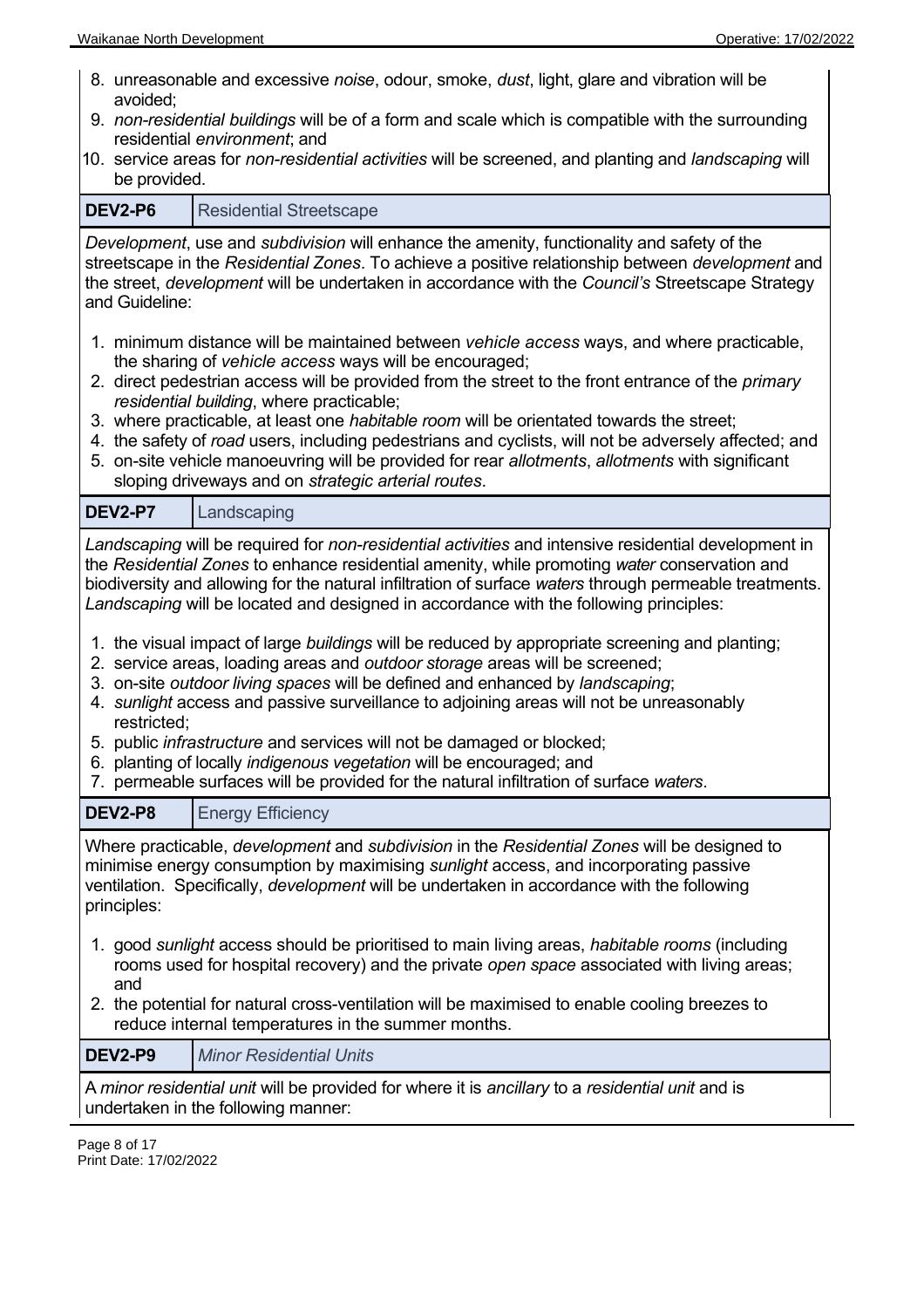- 1. it will be of a scale suitable to accommodate 1 or 2 persons;
- 2. it will not compromise the provision of sufficient *outdoor living space* areas; and
- 3. it will not unreasonably affect the privacy, outlook or *sunlight* access of the *primary residential building* or adjoining *properties* and public spaces.

**DEV2-P10** *Accessory Buildings Accessory buildings* will be provided for where they are *ancillary* to *residential activities* on-site (excluding *visitor accommodation* which is not a *temporary residential rental accommodation*) and are undertaken in accordance with the following principles: 1. they will not unreasonably affect the privacy, amenity, outlook or *sunlight* access of other *residential buildings* or adjacent properties and public spaces; 2. their size, cumulative area, location and visual appearance will not dominate other *residential buildings* or streetscape; and 3. they will not compromise the provision of sufficient *outdoor living spaces*. **DEV2-P11** Supported Living and Older Persons Accommodation The *development* of *supported living accommodation* will be provided for in a range of forms, including units, *minor residential units*, complexes, shared accommodation, rest homes and *retirement accommodation*, where it is located within *Residential Zones* and integrated with the surrounding *environment*. *Supported living accommodation* includes accommodation specifically designed for older persons. *Supported living accommodation* will be undertaken in accordance with the following principles: 1. on-site pedestrian movement and use of *open space* by residents will not be unduly restricted by the slope of the *land*; 2. design and development to promote interaction with surrounding communities, without compromising privacy and safety; 3. the scale and design of *development* will reflect the residential nature and character of the location, and ensure access through the *subject site* by the public and residents, including the provision of public *legal roads* and pedestrian accessways consistent with residential scale blocks; and 4. where practicable, the *development* will be located within walking distance of essential facilities such as local *shops*, health and community services and public transport networks. **DEV2-P12** Shared and Group Accommodation *Shared and group accommodation* may be provided for where facilities are shared by residents on-site at an intensity and scale compatible with other residential development within the locality. *Shared and group accommodation* will be undertaken in accordance with the following principles. The *development* should be: 1. located within walking distance of essential facilities such as local *shops*, health and community services and public *transport networks*; 2. located where on-site pedestrian movement of residents is not unduly restricted by the slope of the *land*; 3. located and designed to promote interaction with other sections of the community, without compromising privacy and safety; 4. of a scale and appearance that reflects the residential nature and character of the surrounding neighbourhood; and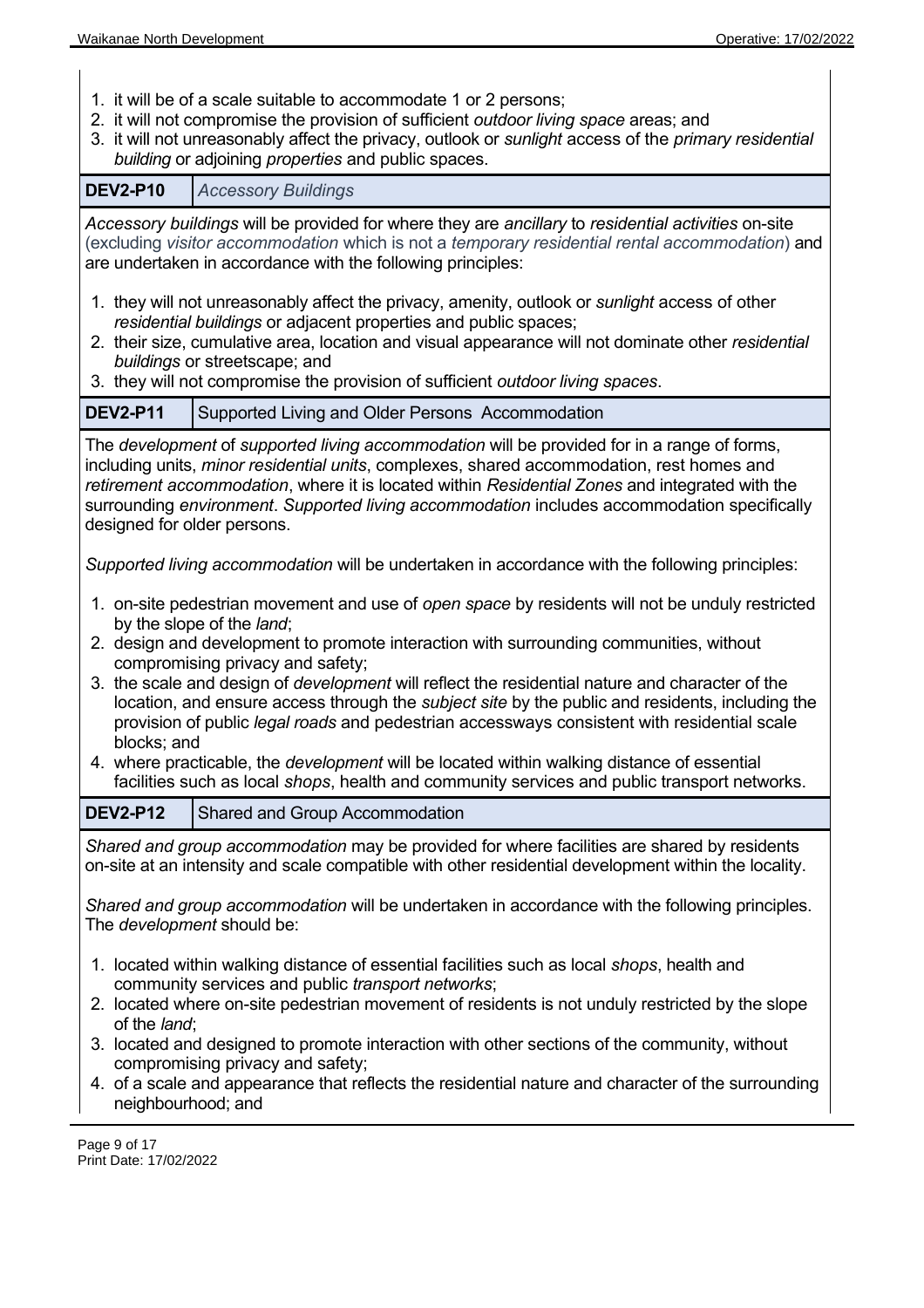5. of a scale and design which ensures access through the *subject site* by the public and residents, including the provision of public *legal road* and pedestrian accessways consistent with residential-scale blocks.

**DEV2-P13** *Home Businesses*

The opportunity to undertake home-based employment will be provided for in a manner which avoids, remedies or mitigates adverse *effects* on the *amenity values* of the *Residential Zones* and the primacy and vitality of *centres*.

**DEV2-P14** | Non-Residential Activities

Plan Change 1A (Accessible car parking provisions) proposes amendments to this policy.

| 1. Non-residential activities other than activities managed under the Community Facilities<br>chapter will be allowed in the Residential Zones only if the activities are compatible with<br>residential activities and the amenity values of residential areas, and if they provide a function<br>which:                                                                                                                                                                                                                                                                                                                                                                                                                                                                                                                                                                                                                                                                                                                                                                                                                                                                                                                                                                                                                                              |  |  |
|--------------------------------------------------------------------------------------------------------------------------------------------------------------------------------------------------------------------------------------------------------------------------------------------------------------------------------------------------------------------------------------------------------------------------------------------------------------------------------------------------------------------------------------------------------------------------------------------------------------------------------------------------------------------------------------------------------------------------------------------------------------------------------------------------------------------------------------------------------------------------------------------------------------------------------------------------------------------------------------------------------------------------------------------------------------------------------------------------------------------------------------------------------------------------------------------------------------------------------------------------------------------------------------------------------------------------------------------------------|--|--|
| a. minimises the need to travel for daily goods and services;<br>b. supports the resilience of the local neighbourhood;<br>c. provides a service or function to the local neighbourhood; and<br>d. does not detract from the vitality of centres and other Working Zones.                                                                                                                                                                                                                                                                                                                                                                                                                                                                                                                                                                                                                                                                                                                                                                                                                                                                                                                                                                                                                                                                              |  |  |
| 2. In determining whether or not the scale of effects of non-residential activities is appropriate,<br>particular regard shall be given to:                                                                                                                                                                                                                                                                                                                                                                                                                                                                                                                                                                                                                                                                                                                                                                                                                                                                                                                                                                                                                                                                                                                                                                                                            |  |  |
| a. the appropriateness of the scale, size and intensity of the proposed buildings and activities<br>and visual or landscape mitigation proposed;<br>b. the effects generated by the buildings and activities on the safety and efficiency of the local<br>transport network, including the extent to which the activities make efficient use of the<br>transport network by minimising the need to travel;<br>c. the appropriateness – in the design and amount – of proposed access for staff,<br>customers, visitors and service/delivery vehicles;<br>d. the hours of operation, including the timing and frequency of delivery/service vehicles;<br>e. the effects on residential character and amenity values of the surrounding environment<br>generated by the proposed building or activity;<br>f. nuisance effects (including noise, odour, light, glare, smoke and dust) produced on-site;<br>g. whether or not any proposed signage on the <i>subject site</i> is associated with the activity,<br>visually distracting to motorists or dominating or detracting from the amenity of the<br>surrounding environment;<br>h. whether the activities adversely affect the vitality of centres;<br>i. whether the activity provides goods and services to meet the daily needs of the local<br>neighbourhood; and<br>j. any cumulative effects. |  |  |
| Precinct 6 - Mixed Use of the Waikanae North Development Area provides for a local centre. The<br>following policy is relevant to Local Centres.                                                                                                                                                                                                                                                                                                                                                                                                                                                                                                                                                                                                                                                                                                                                                                                                                                                                                                                                                                                                                                                                                                                                                                                                       |  |  |
| <b>DEV2-P15</b><br><b>Local Centres</b>                                                                                                                                                                                                                                                                                                                                                                                                                                                                                                                                                                                                                                                                                                                                                                                                                                                                                                                                                                                                                                                                                                                                                                                                                                                                                                                |  |  |
| Local centres are managed to enable a mix of limited local retail activities, other business<br>activities, facilities and services which serve the daily convenience needs of local communities,<br>generally within a walkable distance. Local centres may also contain residential and community                                                                                                                                                                                                                                                                                                                                                                                                                                                                                                                                                                                                                                                                                                                                                                                                                                                                                                                                                                                                                                                    |  |  |

and civic activities.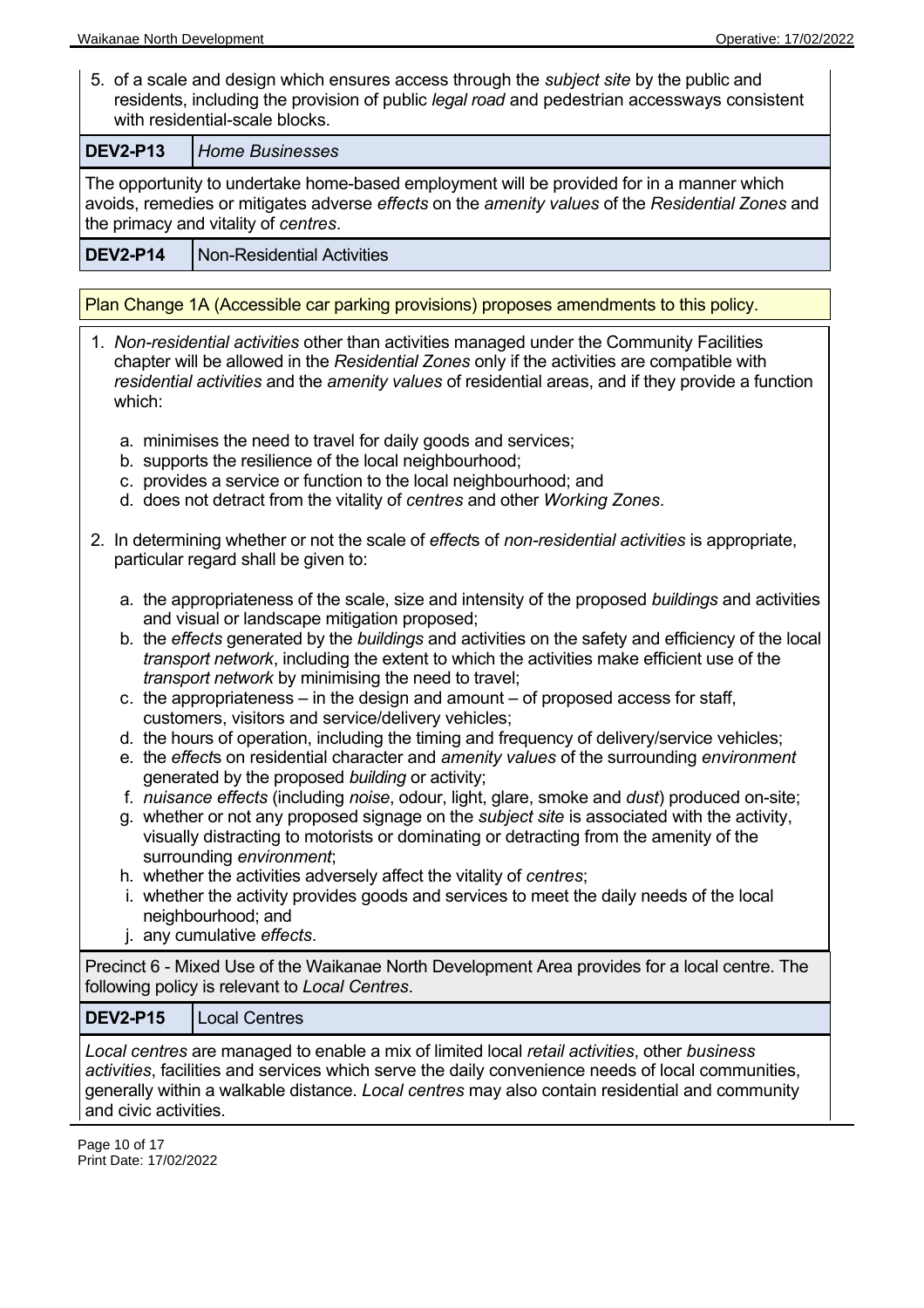*Local centres* are located within the *Local Centre Zone* at Paekākāriki, Raumati South, Kena Kena, Meadows, Te Moana Road and Mazengarb Road. *Local centres* are also provided for in the Waikanae North Development Area Precinct 6 - Mixed Use and the Ngārara Development Area - Waimeha *Neighbourhood Development Area*.

In the following *local centres*, *subdivision,* use and *development* will be undertaken in a manner that is consistent with the specified design objectives and principles:

- 1. Paekākāriki Village: the Paekākāriki Village Centre Design Guide in Appendix 15;
- 2. Meadows Precinct: the Meadows Precinct Design Guidelines in Appendix 16, and the Meadows Structure Plan in Appendix 17; *Neighbourhood Development Area*, Ngārara Development Area: the Waimeha Neighbourhood development guidelines under the Ngārara Structure Plan in Appendix 7; Precinct 6 (Mixed Use) - Waikanae North Development Area: Waikanae North Design Guide in Appendix 9.

## **Rules**

| <b>DEV2-R1</b>               | Any activity which is not specified as a permitted, controlled, restricted<br>discretionary, discretionary, non-complying or prohibited activity in this chapter.                                                                          |
|------------------------------|--------------------------------------------------------------------------------------------------------------------------------------------------------------------------------------------------------------------------------------------|
| Permitted                    | <b>Standards</b>                                                                                                                                                                                                                           |
| <b>Activity</b>              | 1. The activity complies with all <i>permitted activity</i> standards in this chapter.                                                                                                                                                     |
|                              | Note: In Precinct 3 - Open Space, the rules and standards of the Open Space<br>Local Parks Precinct (PREC34) shall apply. Refer to Open Space Zone chapter.                                                                                |
| <b>DEV2-R2</b>               | In Precinct 1 - Preserve, any activity that is identified as a permitted activity under<br>the rules in the General Residential Zone chapter shall be a permitted activity,<br>unless otherwise specified under the rules in this chapter. |
|                              | Measurement criteria apply to activities under this rule.                                                                                                                                                                                  |
| Permitted<br><b>Activity</b> | <b>Standards</b>                                                                                                                                                                                                                           |
|                              | 1. Any activity must comply with the <i>permitted activity</i> standards for the General<br>Residential Zone, except that:                                                                                                                 |
|                              | a. no more than one residential unit shall be erected on any allotment; and<br>b. maximum building coverage shall be 25%.                                                                                                                  |
|                              | 2. The Standards in DEV2-R5 below shall also apply.                                                                                                                                                                                        |
|                              | <b>Measurement Criteria:</b><br>The number of residential units must be determined using the residential unit<br>measurement criteria.                                                                                                     |
|                              | When measuring building coverage, include:<br>a. any part of the <i>site</i> subject to a designation that may be taken or acquired under<br>the Public Works Act 1981.                                                                    |
|                              | Exclude:                                                                                                                                                                                                                                   |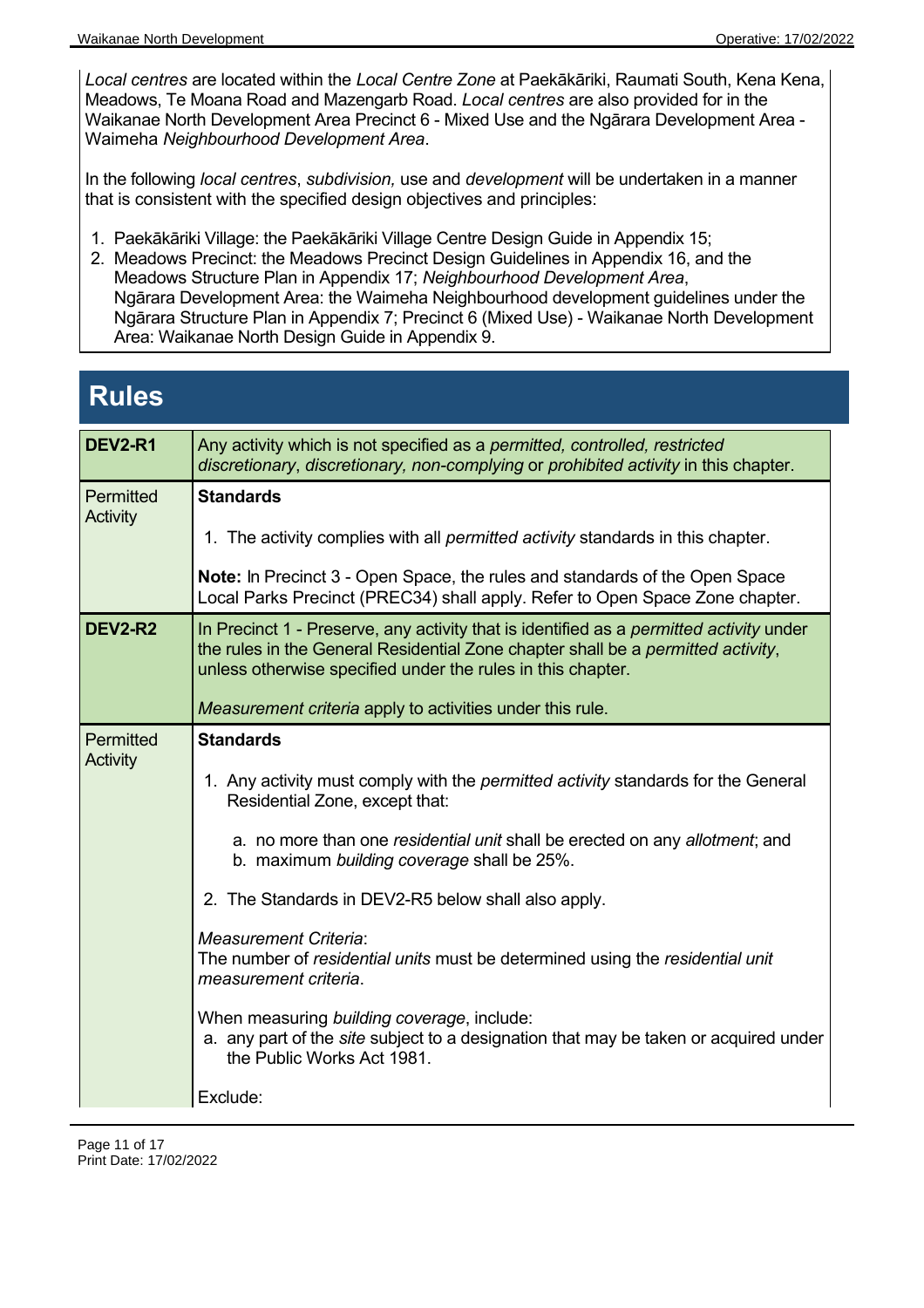|                 | a. any section of any buildings that extends out beyond the ground floor level limits<br>of the building and overhangs the ground.<br>b. The footprint of any minor building                                                                                          |  |
|-----------------|-----------------------------------------------------------------------------------------------------------------------------------------------------------------------------------------------------------------------------------------------------------------------|--|
| <b>DEV2-R3</b>  | In Precinct 2 - Perimeter, any activity that is identified as a <i>permitted activity</i> under<br>the General Residential Zone chapter shall be a Permitted activity, unless<br>otherwise specified under the rules in this chapter.                                 |  |
|                 | Measurement criteria apply to activities under this rule.                                                                                                                                                                                                             |  |
| Permitted       | <b>Standards</b>                                                                                                                                                                                                                                                      |  |
| <b>Activity</b> | 1. Any activity must comply with the <i>permitted activity</i> standards for the General<br>Residential Zone, except that:                                                                                                                                            |  |
|                 | a. all buildings (excluding minor buildings) shall be set back a minimum of 15<br>metres from the boundary of any site within the General Residential Zone,<br>and 6 metres from any road boundary; and<br>b. maximum building coverage shall be 40%.                 |  |
|                 | 2. The Standards in DEV2-R5 below shall also apply.                                                                                                                                                                                                                   |  |
|                 | <b>Measurement Criteria:</b><br>When measuring building coverage, include:<br>a. any part of the site subject to a designation that may be taken or acquired under<br>the Public Works Act 1981.                                                                      |  |
|                 | Exclude:<br>a. any section of any buildings that extends out beyond the ground floor level limits<br>of the building and overhangs the ground.<br>b. The footprint of any minor building                                                                              |  |
| <b>DEV2-R4</b>  | In Precinct 4 - Village and Precinct 5 - Multi Unit, any activity that is identified as a<br>Permitted activity under the rules in the General Residential Zone chapter shall be a<br>permitted activity, unless otherwise specified under the rules in this chapter. |  |
| Permitted       | <b>Standards</b>                                                                                                                                                                                                                                                      |  |
| <b>Activity</b> | 1. Any activity must comply with the <i>permitted activity</i> standards for the General<br>Residential Zone.<br>2. The Standards in DEV2-R5 below shall also apply.                                                                                                  |  |
| <b>DEV2-R5</b>  | <b>Buildings (excluding minor buildings)</b>                                                                                                                                                                                                                          |  |
| Permitted       | <b>Standards</b>                                                                                                                                                                                                                                                      |  |
| <b>Activity</b> | 1. In addition to complying with the relevant <i>permitted activity</i> standards in DEV2-<br>R2. DEV2-R4 above, buildings must also comply with the following:                                                                                                       |  |
|                 | a. at least one of the following must be fitted to any residential unit:                                                                                                                                                                                              |  |
|                 | i. solar hot water heating with a minimum of $2m2$ of solar panel per<br>residential unit; or<br>ii. photovoltaic panels/cells with a minimum peak power rating of 1kWp<br>per residential unit; and                                                                  |  |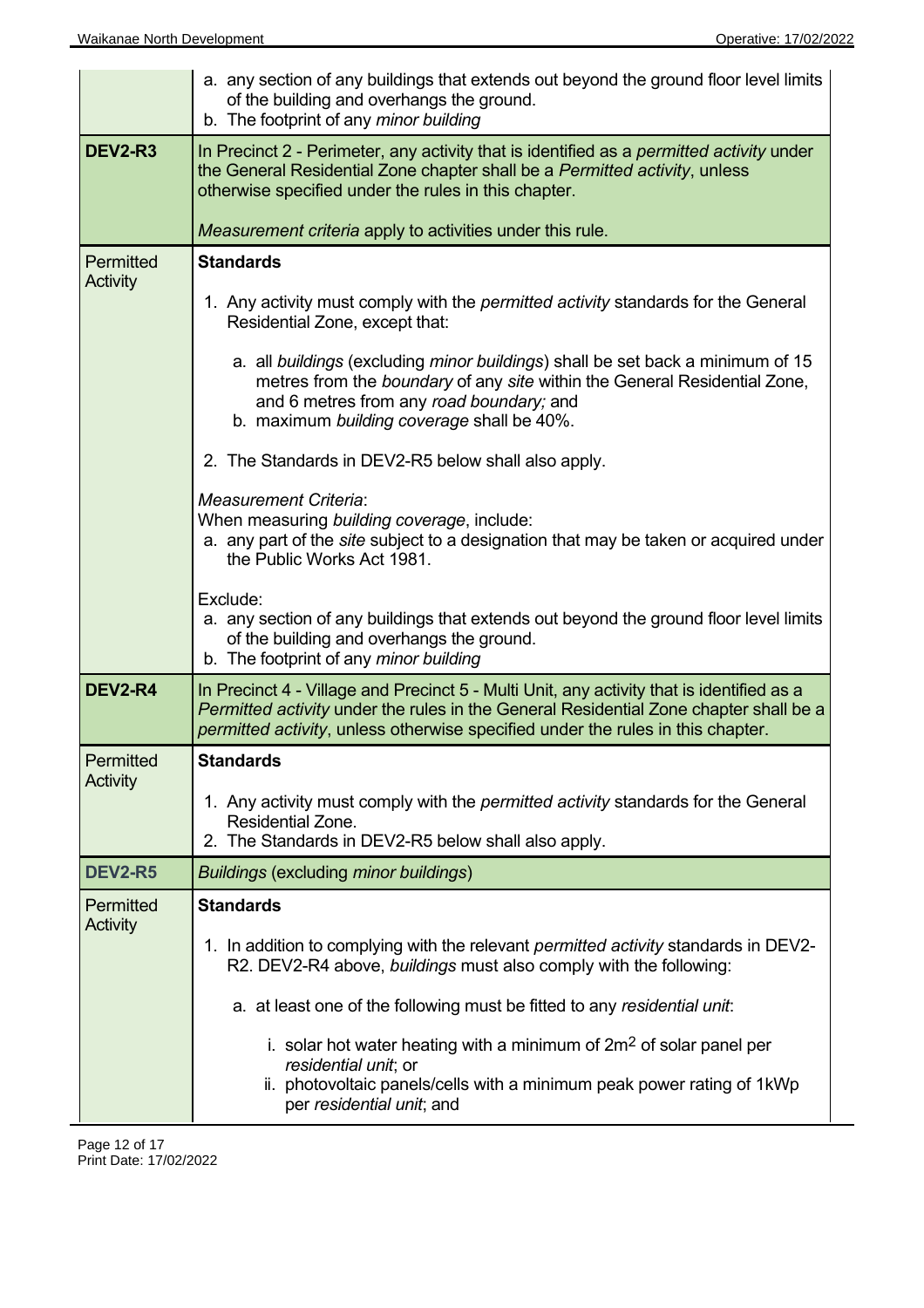| <b>DEV2-R6</b>                                               | b. habitable rooms, (including those used for hospital recovery but excluding<br>those used for visitor accommodation which is not temporary residential<br>rental accommodation, must be insulated to comply with the following<br>minimums: Walls R 2.6, Roof R 4.6, and Floors R 2.0; and<br>c. design certificate signed by a registered architect, member of Architectural<br>Designers of NZ, registered engineer or suitably qualified building inspector<br>stating that the plans will achieve compliance with standards 1. a) and b)<br>above.<br>Buildings and activities in Waikanae North Development Area - Precinct 6 - Mixed                                                     |                                                                                                                                                                                                                                                       |
|--------------------------------------------------------------|--------------------------------------------------------------------------------------------------------------------------------------------------------------------------------------------------------------------------------------------------------------------------------------------------------------------------------------------------------------------------------------------------------------------------------------------------------------------------------------------------------------------------------------------------------------------------------------------------------------------------------------------------------------------------------------------------|-------------------------------------------------------------------------------------------------------------------------------------------------------------------------------------------------------------------------------------------------------|
| Permitted                                                    | Use.<br><b>Standards</b>                                                                                                                                                                                                                                                                                                                                                                                                                                                                                                                                                                                                                                                                         |                                                                                                                                                                                                                                                       |
| <b>Activity</b>                                              | 1. The activity must comply with the <i>permitted activity</i> standards for the Local<br>Centre Zone under LCZ-R6.<br>2. Any habitable room that will be used for residential accommodation purposes<br>must be protected from noise arising from other activities (i.e. commercial<br>activities within the Mixed Use Precinct) by ensuring the external sound<br>insulation level achieves the minimum performance standard specified in<br>NOISE-R14}.<br>3. All retail activity must not exceed 1,200m <sup>2</sup> ; and<br>4. All commercial service activity must not exceed 2,000m <sup>2</sup> .<br>Note: Rules and policies in the Local Centre Zone chapter also apply to Precinct 6 |                                                                                                                                                                                                                                                       |
|                                                              | - Mixed Use.                                                                                                                                                                                                                                                                                                                                                                                                                                                                                                                                                                                                                                                                                     |                                                                                                                                                                                                                                                       |
| <b>DEV2-R7</b>                                               | Buildings and activities in Waikanae North Development Area - Precinct 6 - Mixed<br>Use which do not comply with one or more of the associated standards in DEV2-<br>R6, unless otherwise specifically stated.                                                                                                                                                                                                                                                                                                                                                                                                                                                                                   |                                                                                                                                                                                                                                                       |
| <b>Restricted</b><br><b>Discretionary</b><br><b>Activity</b> | <b>Standards</b>                                                                                                                                                                                                                                                                                                                                                                                                                                                                                                                                                                                                                                                                                 | <b>Matters of Discretion</b><br>1. Consideration of the effects of the<br>standard not met.<br>2. Measures to avoid, remedy or<br>mitigate adverse effects.<br>3. Cumulative effects.<br>4. The consistency with relevant<br>objectives and policies. |
| <b>DEV2-R8</b>                                               | Any development within the Zone in excess of a threshold totalling 300 residential<br>units and 100 residential units for Retirement accommodation. For the purposes of<br>this rule, the 400 residential units referred to shall include any households that have<br>been constructed as a permitted activity and any to which resource consent has<br>been obtained.<br><i>Measurement criteria apply to activities under this rule.</i>                                                                                                                                                                                                                                                       |                                                                                                                                                                                                                                                       |
| <b>Restricted</b>                                            | <b>Standards</b>                                                                                                                                                                                                                                                                                                                                                                                                                                                                                                                                                                                                                                                                                 | <b>Matters of Discretion</b>                                                                                                                                                                                                                          |
| <b>Discretionary</b><br><b>Activity</b>                      | <b>Measurement Criteria:</b><br>The number of residential units must be<br>determined using the residential unit                                                                                                                                                                                                                                                                                                                                                                                                                                                                                                                                                                                 | 1. Transport effects, including (but not<br>limited to) the effects of traffic<br>generation on the local road network                                                                                                                                |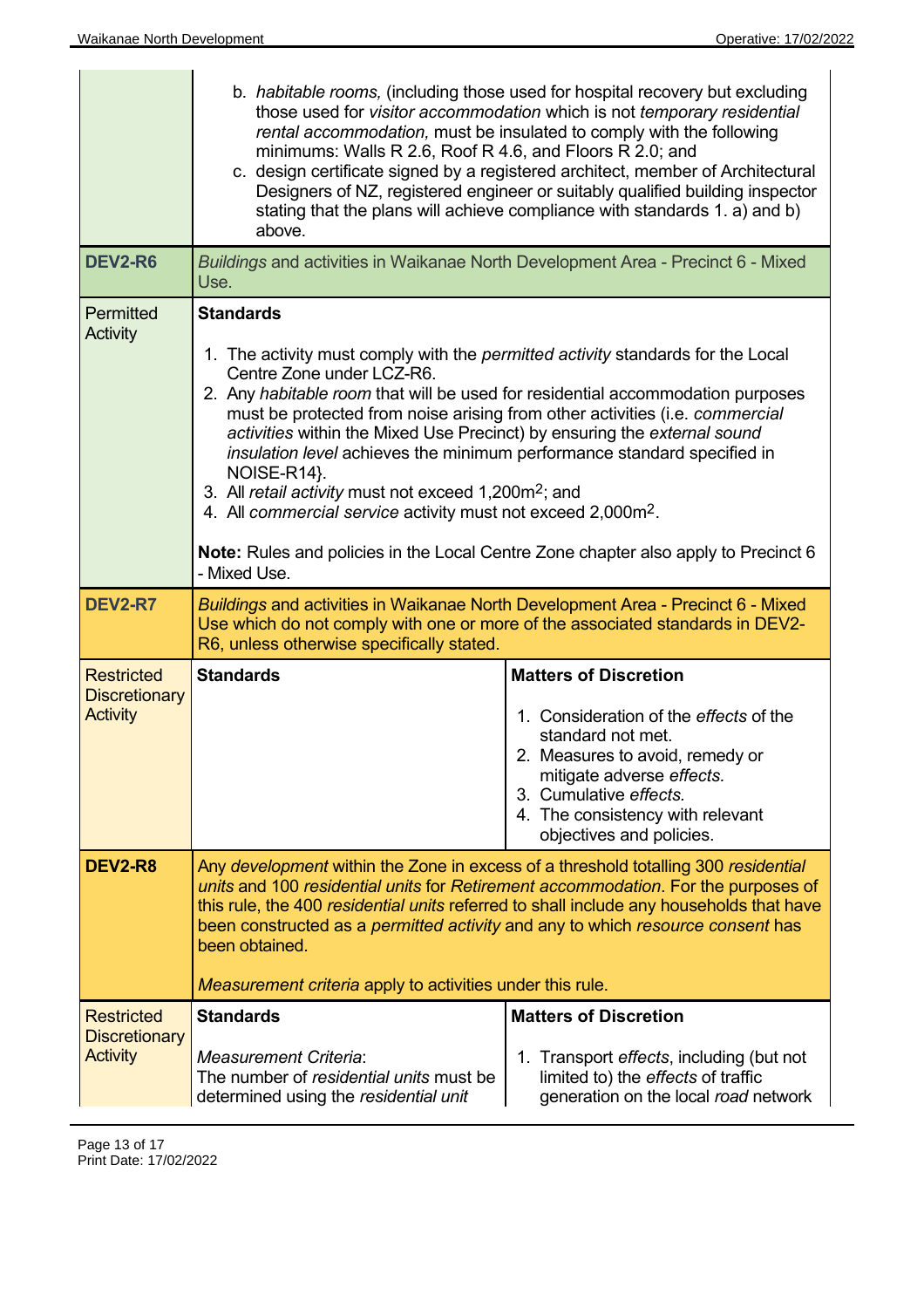| measurement criteria.                                                                                                                                                                                                                                                                                                                                                                                                                                                                                                                                                                                                                                                                                                                                                                                                                                                                                                                                | and State Highway 1.<br>2. If the development is a building in<br>Precinct 4 - Village or Precinct 5 -<br>Multi Unit, the other matters listed<br>under DEV2-R9.<br>3. If the development is a subdivision,<br>the other matters listed in the<br>restricted discretionary activity<br>subdivision rule for the relevant<br>precinct.                                                                                                                                                                                                                                                                                                                                                                                                                                                                                                |
|------------------------------------------------------------------------------------------------------------------------------------------------------------------------------------------------------------------------------------------------------------------------------------------------------------------------------------------------------------------------------------------------------------------------------------------------------------------------------------------------------------------------------------------------------------------------------------------------------------------------------------------------------------------------------------------------------------------------------------------------------------------------------------------------------------------------------------------------------------------------------------------------------------------------------------------------------|--------------------------------------------------------------------------------------------------------------------------------------------------------------------------------------------------------------------------------------------------------------------------------------------------------------------------------------------------------------------------------------------------------------------------------------------------------------------------------------------------------------------------------------------------------------------------------------------------------------------------------------------------------------------------------------------------------------------------------------------------------------------------------------------------------------------------------------|
| <b>DEV2-R9</b><br>- Multi Unit.<br><b>Criteria for notification</b>                                                                                                                                                                                                                                                                                                                                                                                                                                                                                                                                                                                                                                                                                                                                                                                                                                                                                  | Any building activity (excluding minor buildings) in Precinct 4 - Village and Precinct 5<br>The written approval of persons will not be required and applications under this                                                                                                                                                                                                                                                                                                                                                                                                                                                                                                                                                                                                                                                         |
| Rule will not be served on any person or notified.                                                                                                                                                                                                                                                                                                                                                                                                                                                                                                                                                                                                                                                                                                                                                                                                                                                                                                   |                                                                                                                                                                                                                                                                                                                                                                                                                                                                                                                                                                                                                                                                                                                                                                                                                                      |
| <b>Standards</b><br><b>Restricted</b><br><b>Discretionary</b><br><b>Activity</b><br>1. Any activity must comply with the<br>permitted activity standards for the<br><b>General Residential Zone and</b><br>DEV2-R5, except that:<br>a. all access for vehicles and<br>associated on-site parking and<br>garaging must be accessed<br>solely from the rear access<br>lanes as indicated on the<br>Regulatory Plan for the Precinct<br>in Appendix 9;<br>b. building coverage must not<br>exceed 50%;<br>c. no building or structure shall<br>exceed 8 metres in height<br>except for any building or<br>structure in Precinct 5 - Multi<br>Unit within 12 metres of a road<br>corner which shall have a<br>maximum height of 10 metres;<br>d. <i>yard</i> requirements must be as<br>follows:<br>i. there shall be no minimum<br>front yard setback;<br>ii. for any rear yard to lane, the<br>minimum setback shall be<br>10 metres, except that this | <b>Matters of Consideration</b><br>1. Consistency with the relevant parts of<br>the Waikanae North Design Guide in<br>Appendix 9.<br>2. External design, appearance and<br>siting.<br>3. The imposition of conditions to<br>manage character and amenity<br>effects.<br>4. The imposition of conditions in<br>accordance with Council's<br><b>Subdivision and Development</b><br>Principles and Requirements 2012.<br>5. Council's Crime Prevention through<br><b>Environmental Guidelines in Appendix</b><br>6.<br>6. Transport effects.<br>7. Subject site landscaping.<br>8. The imposition of financial<br>contributions in accordance with the<br>Financial Contributions chapter.<br><b>Note:</b> Other contributions may be<br>applicable under the provisions of the<br>Local Government Act 2002.<br>9. Cumulative effects. |

Page 14 of 17 Print Date: 17/02/2022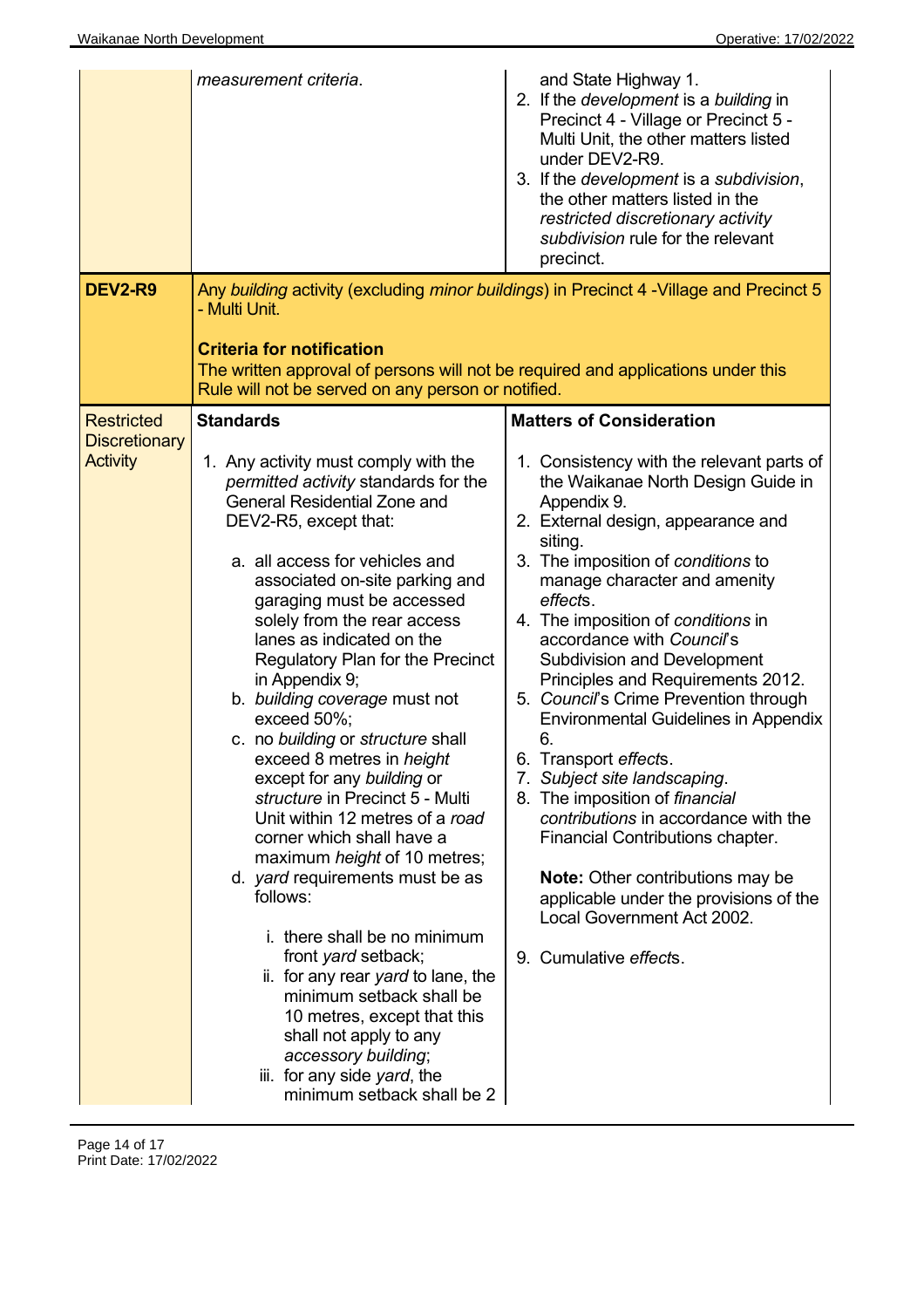|  | metres, or nil if party walls<br>are proposed (i.e.<br>townhouse development)<br>and both allotments are<br>owned by the same party at<br>the time resource or building<br>consent is granted; and                                                                                                                                                          |
|--|-------------------------------------------------------------------------------------------------------------------------------------------------------------------------------------------------------------------------------------------------------------------------------------------------------------------------------------------------------------|
|  | e. <i>permitted activity</i> standard for<br>height in relation to<br>boundary envelope shall not<br>apply to road or lane frontages<br>or to boundaries if party walls<br>are proposed (i.e. townhouse<br>development). Where the<br>standard does apply, the vertical<br>measurement shall be 5.7<br>metres with the recession plane<br>being 45 degrees. |
|  | 2. Compliance with FC-Table 1.                                                                                                                                                                                                                                                                                                                              |
|  | <b>Measurement Criteria:</b><br>When measuring building coverage,<br>include:<br>a. any part of the site subject to a<br>designation that may be taken or<br>acquired under the Public Works<br>Act 1981.                                                                                                                                                   |
|  | Exclude:<br>a. any section of any buildings that<br>extends out beyond the ground floor<br>level limits of the building and<br>overhangs the ground.<br>b. The footprint of any minor building                                                                                                                                                              |
|  | The specified reference point for<br>measuring height must be determined<br>using the height measurement criteria.                                                                                                                                                                                                                                          |
|  | The height in relation to boundary<br>envelope must be measured from a<br>point above the original ground level at<br>the boundary (including restrictive<br>covenant areas of cross lease<br>properties).                                                                                                                                                  |
|  | Residential chimneys, electricity<br>transmission towers, masts, radio,<br>television and telecommunication<br>antenna and aerials are excluded from<br>the height in relation to boundary                                                                                                                                                                  |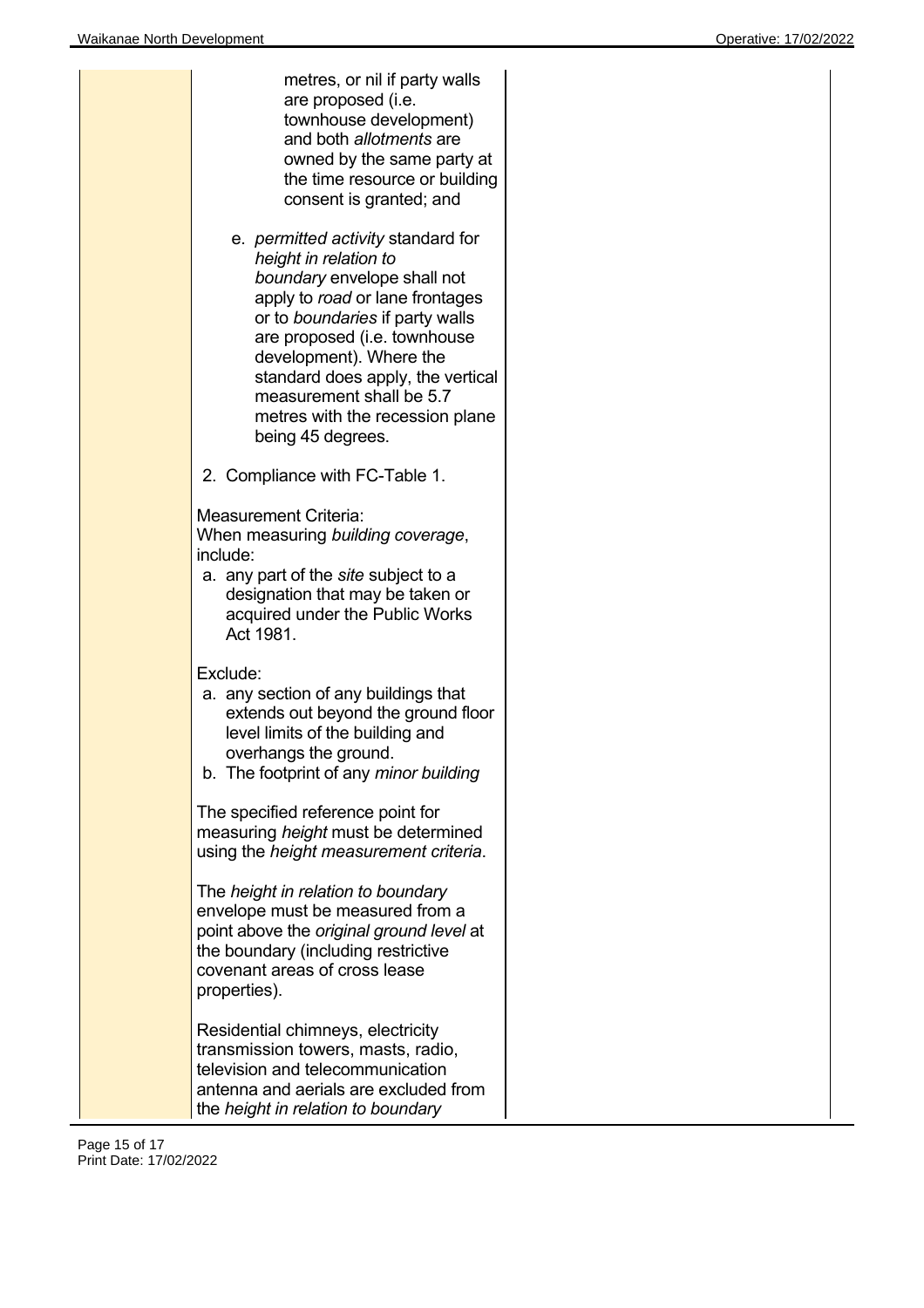|                                         | envelope.                                                                                                                                                                                                                                                                                                                                                                                                                                                                                                                                                                                                                                                  |                                                                                                                                                                                                                                                                                                                                                                                                                                                                                                                                                                                                                                                                                                                                                                                                         |
|-----------------------------------------|------------------------------------------------------------------------------------------------------------------------------------------------------------------------------------------------------------------------------------------------------------------------------------------------------------------------------------------------------------------------------------------------------------------------------------------------------------------------------------------------------------------------------------------------------------------------------------------------------------------------------------------------------------|---------------------------------------------------------------------------------------------------------------------------------------------------------------------------------------------------------------------------------------------------------------------------------------------------------------------------------------------------------------------------------------------------------------------------------------------------------------------------------------------------------------------------------------------------------------------------------------------------------------------------------------------------------------------------------------------------------------------------------------------------------------------------------------------------------|
|                                         |                                                                                                                                                                                                                                                                                                                                                                                                                                                                                                                                                                                                                                                            | <b>RECESSION PLANE</b>                                                                                                                                                                                                                                                                                                                                                                                                                                                                                                                                                                                                                                                                                                                                                                                  |
|                                         | <b>MAXIMUM HEIGHT</b><br><b>NOTE:Gable end roofs</b><br>may penetrate plane by $1/3$ of $\times$                                                                                                                                                                                                                                                                                                                                                                                                                                                                                                                                                           |                                                                                                                                                                                                                                                                                                                                                                                                                                                                                                                                                                                                                                                                                                                                                                                                         |
|                                         | 8.00m<br>$\mathbf{R}$<br>2.10m<br>site boundary                                                                                                                                                                                                                                                                                                                                                                                                                                                                                                                                                                                                            | 8.00m<br>2.10m<br>site boundary<br>site boundary                                                                                                                                                                                                                                                                                                                                                                                                                                                                                                                                                                                                                                                                                                                                                        |
| <b>DEV2-R10</b>                         | New buildings and structures and additions and alterations to existing buildings in<br>Waikanae North Development Area - Precinct 6 Mixed Use.                                                                                                                                                                                                                                                                                                                                                                                                                                                                                                             |                                                                                                                                                                                                                                                                                                                                                                                                                                                                                                                                                                                                                                                                                                                                                                                                         |
|                                         | Excludes:<br>• New minor buildings and additions and alternations to existing minor buildings                                                                                                                                                                                                                                                                                                                                                                                                                                                                                                                                                              |                                                                                                                                                                                                                                                                                                                                                                                                                                                                                                                                                                                                                                                                                                                                                                                                         |
|                                         | <b>Criteria for notification</b><br>will not be served on any person or notified.                                                                                                                                                                                                                                                                                                                                                                                                                                                                                                                                                                          | The written approval of persons will not be required and applications under this rule                                                                                                                                                                                                                                                                                                                                                                                                                                                                                                                                                                                                                                                                                                                   |
| <b>Restricted</b>                       | <b>Standards</b>                                                                                                                                                                                                                                                                                                                                                                                                                                                                                                                                                                                                                                           | <b>Matters of Discretion</b>                                                                                                                                                                                                                                                                                                                                                                                                                                                                                                                                                                                                                                                                                                                                                                            |
| <b>Discretionary</b><br><b>Activity</b> | 1. The activity must meet the <i>permitted</i><br>activity standards for buildings in<br>LCZ-R6.<br>2. Buildings and structures used for<br>mixed use activities shall have a<br>maximum height from original<br>ground level.<br>3. Buildings and structures used<br>for residential<br>activities (excluding visitor<br>accommodation that is<br>not temporary residential<br>rental accommodation) shall have a<br>maximum height of 10 metres and<br>shall not be more than 3 storeys<br>above the original ground level.<br>4. No building shall be sited to preclude<br>future connection with State<br>Highway 1.<br>5. Compliance with FC-Table 1. | 1. External design, appearance, and<br>siting.<br>2. Residential amenity for any residential<br>units (excluding for visitor<br>accommodation which is<br>not temporary residential<br>rental accommodation).<br>3. Standard, construction and location of<br>vehicle access and parking.<br>4. Subject site landscaping,<br>5. The extend of consistency with the<br>Crime Prevention through<br><b>Environmental Design Guidelines in</b><br>Appendix 6 and the Centres Design<br>Principles in Appendix 20.<br>6. Provision for future connection with<br>State Highway 1.<br>7. The extent of consistency with<br>relevant parts of the Waikanae North<br>Design Guide in Appendix 9.<br>8. The imposition of financial<br>contributions in accordance with the<br>Financial Contributions chapter. |
| <b>DEV2-R11</b>                         | New buildings and structures (excluding minor buildings) and additions and<br>alterations to existing buildings (excluding minor buildings) in Waikanae North                                                                                                                                                                                                                                                                                                                                                                                                                                                                                              |                                                                                                                                                                                                                                                                                                                                                                                                                                                                                                                                                                                                                                                                                                                                                                                                         |